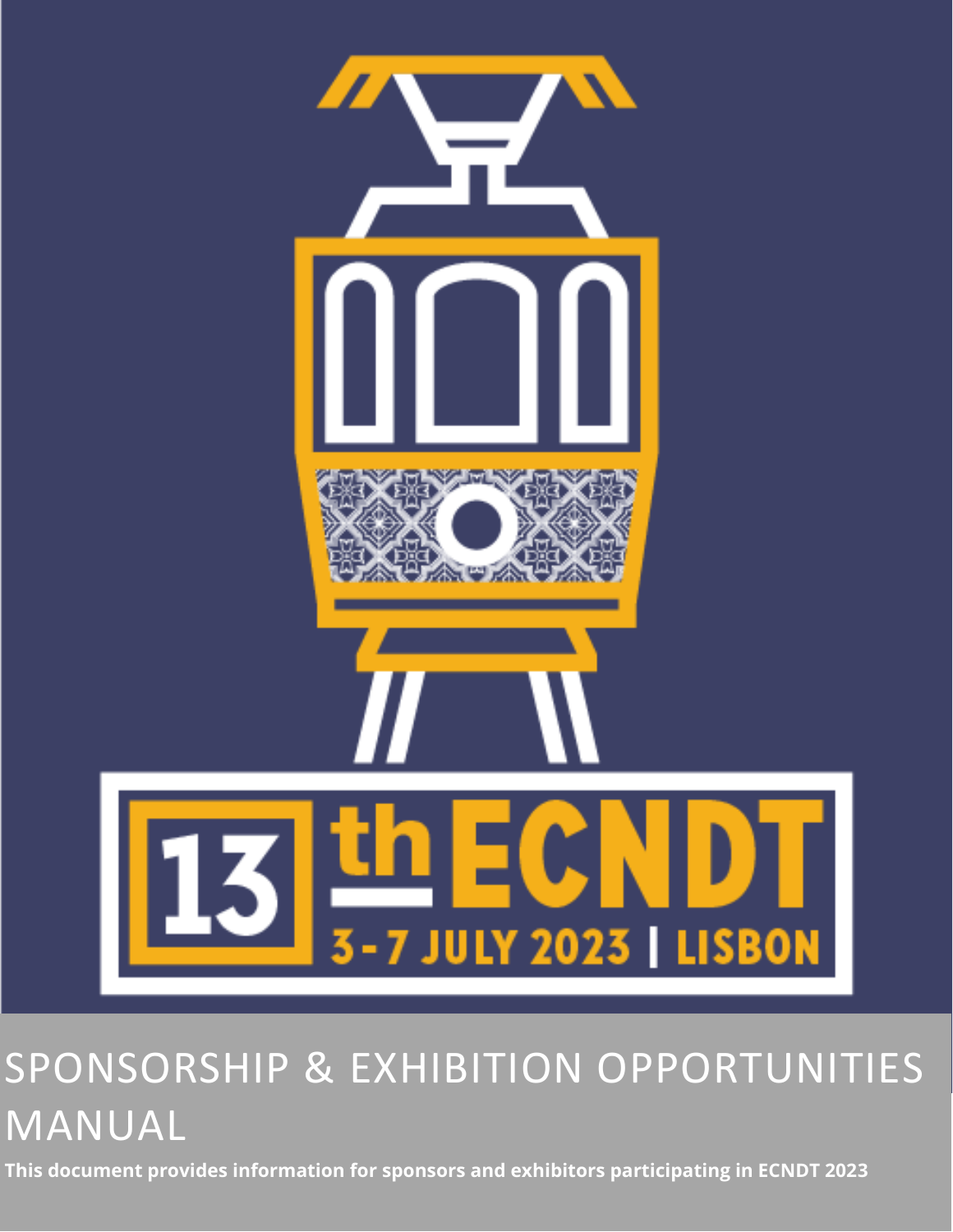# **INFORMATION FOR SPONSORS AND EXHIBITORS**

## **Contents**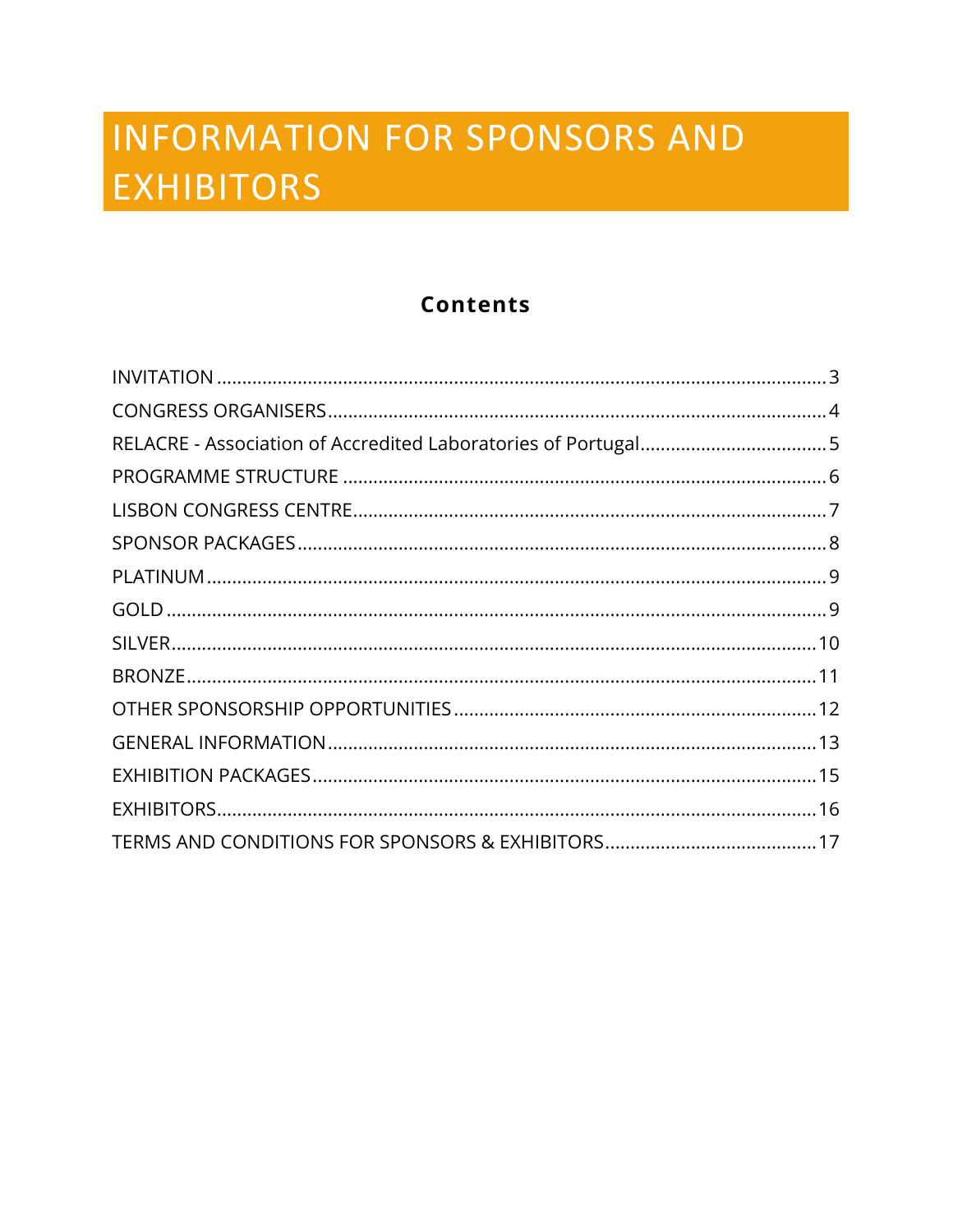## INVITATION

#### **Welcome to ECNDT 2023!**

#### **The 13th European Conference on Non-Destructive Testing**

**Lisbon, Portugal – 3-7 July 2023**

The Portuguese Society of NDT FSEND-RELACRE has the honor to host the European Conference of NDT to be held on 3<sup>rd</sup>-7<sup>th</sup> July 2023 in Lisbon, Portugal, being the biggest challenge of its short life as NDT Society.

This event has a high impact showing the importance of this sector of the economy, being the moment in which the community of NDT (Academia, Inspection Companies, Accredited Laboratories, Industry, Works of Art and Suppliers of Equipment) shows the diversity of its activity and competence to ensure safety. It is, also, the opportunity for networking and to get in touch with the state-of -art of research activities and equipment of the European and World NDT Community.

The testing, inspection, and certification (TIC) market is expected to increase from 160 thousand million EUR in 2018 to 205 thousand million EUR by 2023, at a CAGR (compound annual growth rate) of 5% between 2017 and 2023.

The venue will take place at the Congress Centre of Lisbon, a privileged area of the City, next to Tagus river and between downtown and the historical area of Belém.

The City of Lisbon has ancient traditions and a long History. An old legend tells the City was founded by the Greek hero Ulysses, and like Rome, its original settlement was surrounded by seven hills. Archaeological research found traces of Phoenician and Carthaginian civilizations since 1200 BC (Phoenicians called the City Alis Ubbo, meaning "delicious margin"). The Greek settlement was the major one, giving the name "Olisipo" to the city from which the present name derived, followed by the Roman settlement, who arrived in the year 218 BC and gave the City, the name of "Felicitas Julia Olisipo".

Since then, Lisbon became multicultural, distinguished by its peculiar cultural identity: the Tagus river, the Manueline architecture, born of the will of king Manuel I and the creative genius that lived in Portugal in the XVI Century, the era of the Portuguese Maritime Discoveries (Belém Tower, Jerónimos Monastery and the surprise of Sintra, land of Kings and Poets), the Downtown - Baixa Pombalina - (built after the great earthquake of 1755), the color and light of the City, the fado as the typical Lisbon song and many other things to discover.

Come to Lisbon to experience the magnificent hospitality of our people and visit every corner of the City!

*Bento Ottone Alves President of ECNDT 2023*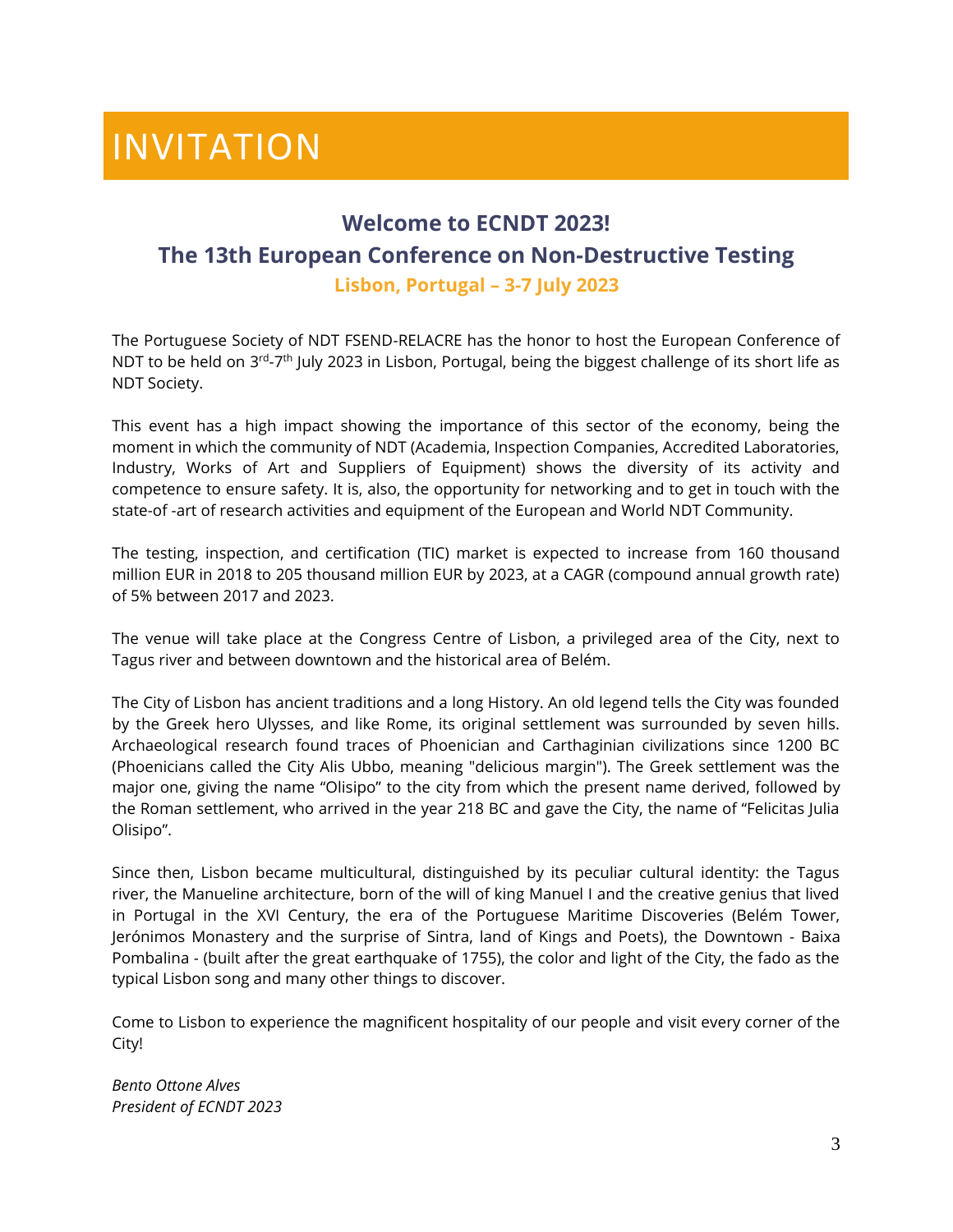# CONGRESS ORGANISERS

#### **Congress Organising Committee**

Bento Alves (Chairperson) Álvaro Ribeiro Ana Duarte António Acácio Lima Cláudia Almeida José Roseiro Luís Vieira Gomes Pedro Capelinha Paulo Tenera

#### **Scientific Programme Committee**

Artur Lopes Ribeiro – Instituto Superior Técnico Helena Geirinhas Ramos – Instituto Superior Técnico Jaime Santos – FCT-Univ. Coimbra Mário Santos – FCT-UNL Miguel Machado – FCT-UNL Telmo Santos – FCT-UNL

For all communications related to Sponsorship & Exhibition please use the dedicated **ECNDT 2023** e-mail address of the Professional Congress Organiser – AIM Group International (Lisbon Office): **ecndt2023.expo@aimgroup.eu**

#### **Professional Congress Organiser:**



AIM Group International - LISBON OFFICE Avenida Conde de Valbom 6, 5th floor - 1050-068 Lisbon, Portugal Direct +351 213 24 50 62; Fax +351 213 24 50 50 **[ecndt2023@aimgroup.eu](mailto:ecndt2023@aimgroup.eu) www.ECNDT2023.org**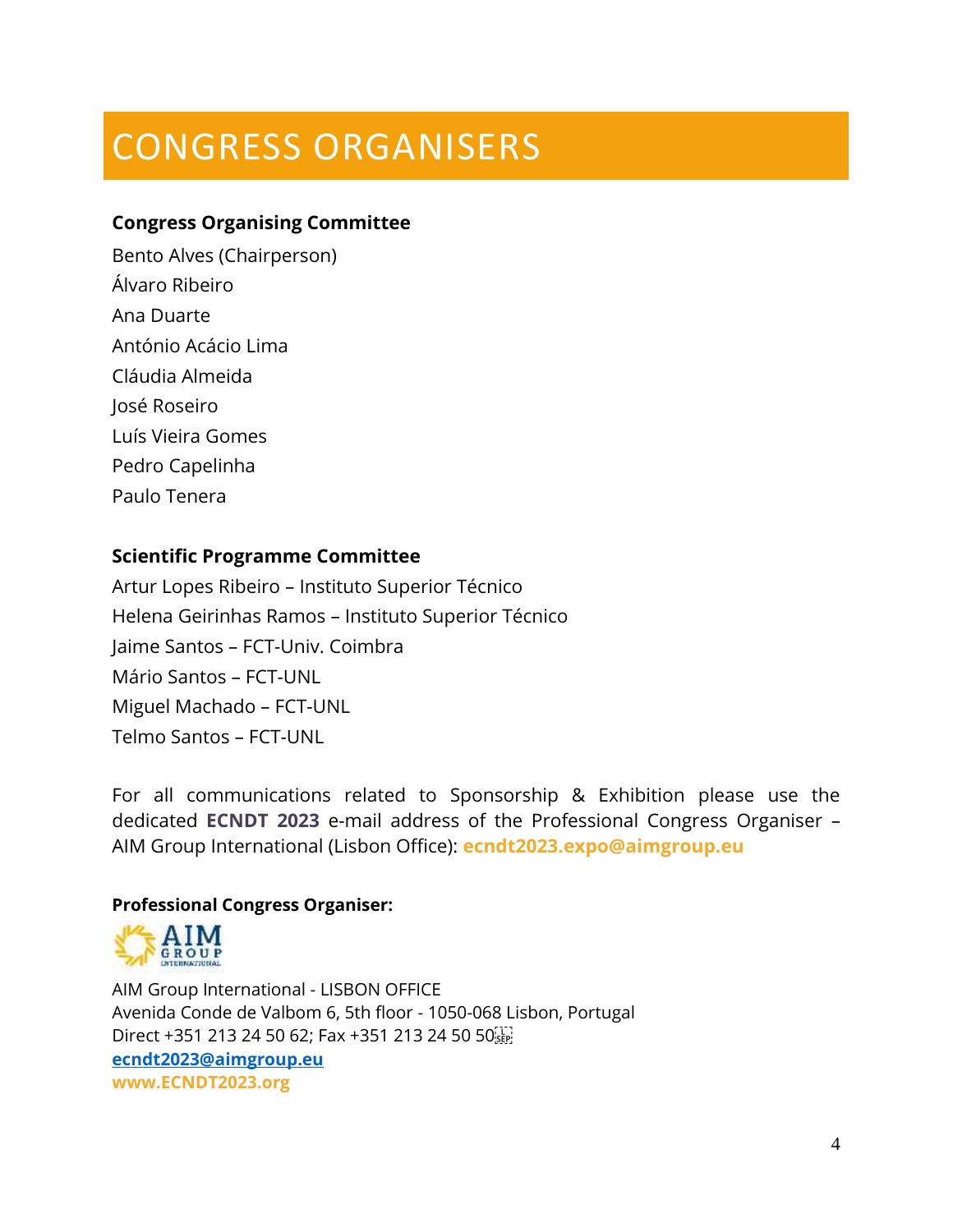## RELACRE – Association of Accredited Laboratories of Portugal

Portugal's accession to the European Economic Community, in 1986, refocused Portugal's economic interest in the European market. Their integration into a new context of free movement of products accompanied by the increasing harmonization supported by technical regulations and compliance requirements has underlined the importance of laboratories activity.

This new reality soon highlighted the need for the creation of an organization that would allow the laboratories to be brought together in a network, promoting dialogue for technical and economic strengthening, promoting their skills and competences and establishing conditions for their competitiveness in this demanding market.

This same purpose at European level was the origin of the creation of EUROLAB, which took place on April 27, 1990, with the participation of Portugal through the Portuguese Quality Institute [IPQ].

Since then, there has been a need to create an entity in the country capable of representing Portuguese laboratories at EUROLAB, and IPQ has promoted a Forum of public and private laboratories, accredited or interested in accreditation, to form an Association of Laboratories, whose deed took place on May 9, 1991, under the name of RELACRE - Association of Accredited Laboratories of Portugal, to which 21 entities with accredited laboratories joined.

Throughout its existence, RELACRE has guided its action towards fulfilling this important mission of supporting and representing the laboratory community, adjusting its field of action to the growing needs presented by the laboratories, aware of its role in society.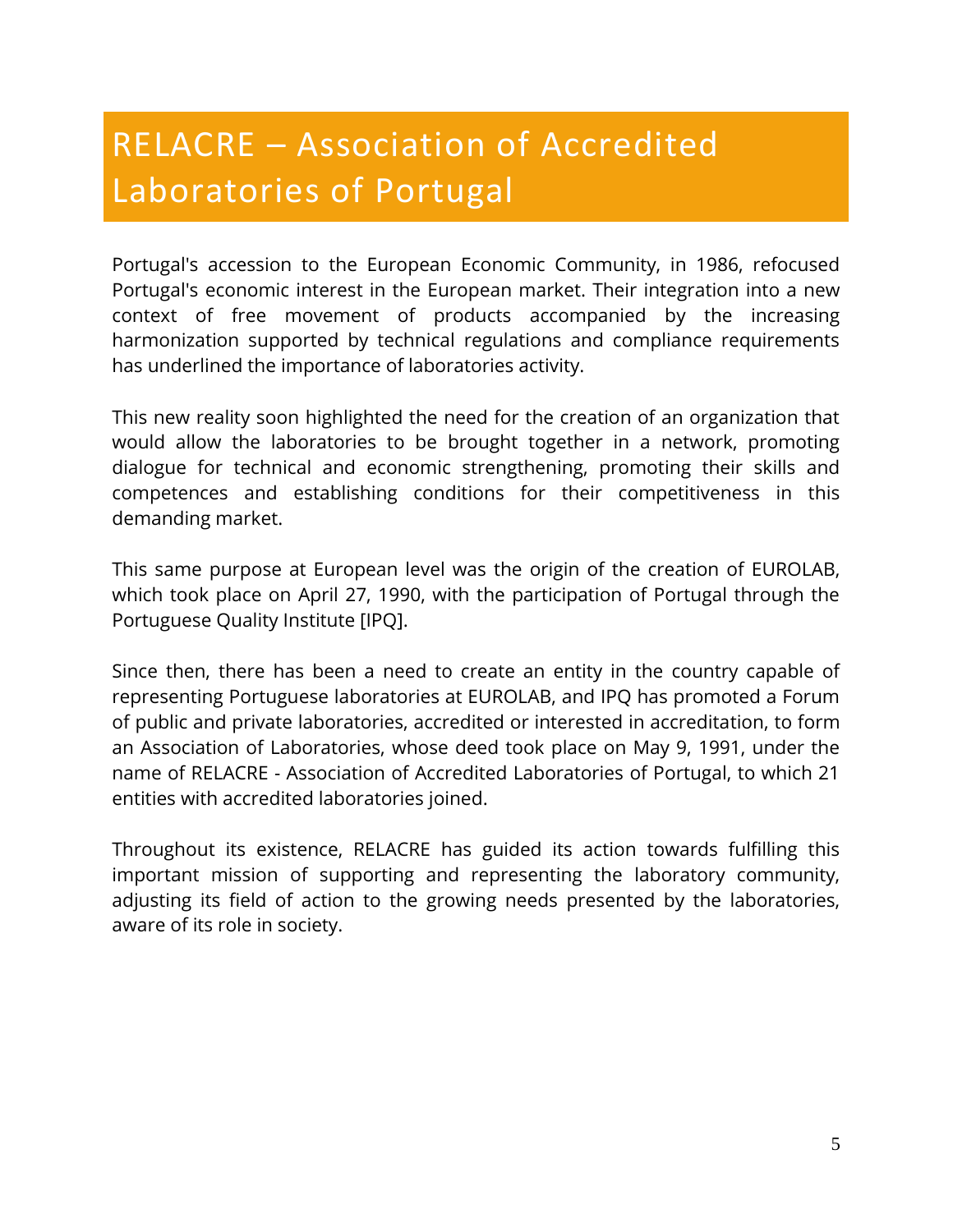## PROGRAMME STRUCTURE

| <b>ECNDT 2023 - PROGRAMME GRID</b> |  |  |
|------------------------------------|--|--|
| <b>MONDAY, JULY 3</b>              |  |  |
| Set up - Exhibition area           |  |  |
| <b>TUESDAY, JULY 4</b>             |  |  |
| Set up - Exhibition area           |  |  |
| <b>WEDNESDAY, JULY 5</b>           |  |  |
| Set up + Congress                  |  |  |
| <b>THURSDAY, JULY 6</b>            |  |  |
| Congress                           |  |  |
| <b>FRIDAY, JULY 7</b>              |  |  |
| Congress + Dismantling             |  |  |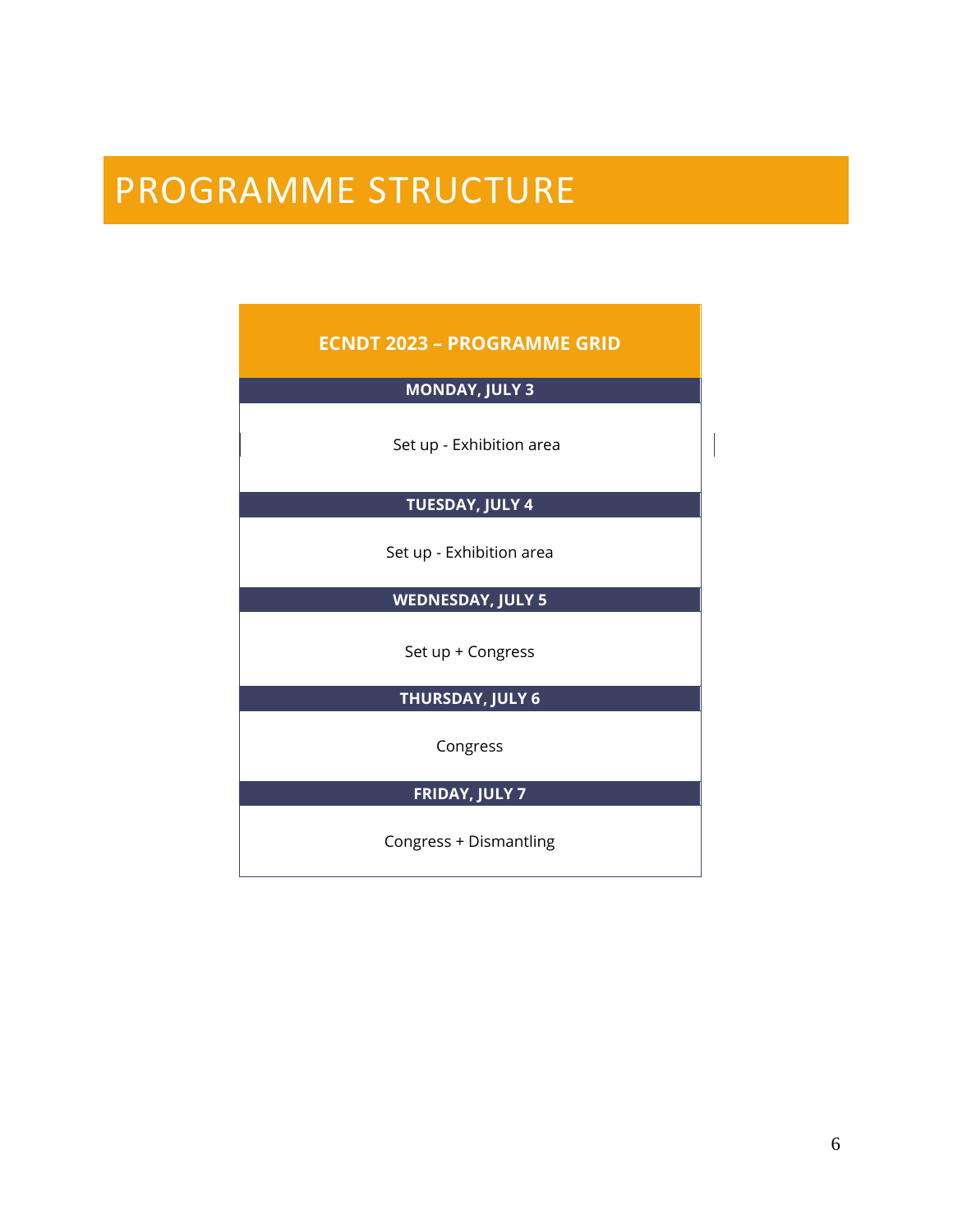## LISBON CONGRESS CENTRE

For information on the Lisbon Congress centre visit: **<https://lisbonvenues.pt/en/lisbon-congress-center/>**

#### **Images of the venue, exhibition area and lecture halls**



**Exhibition areas**



**Lecture halls**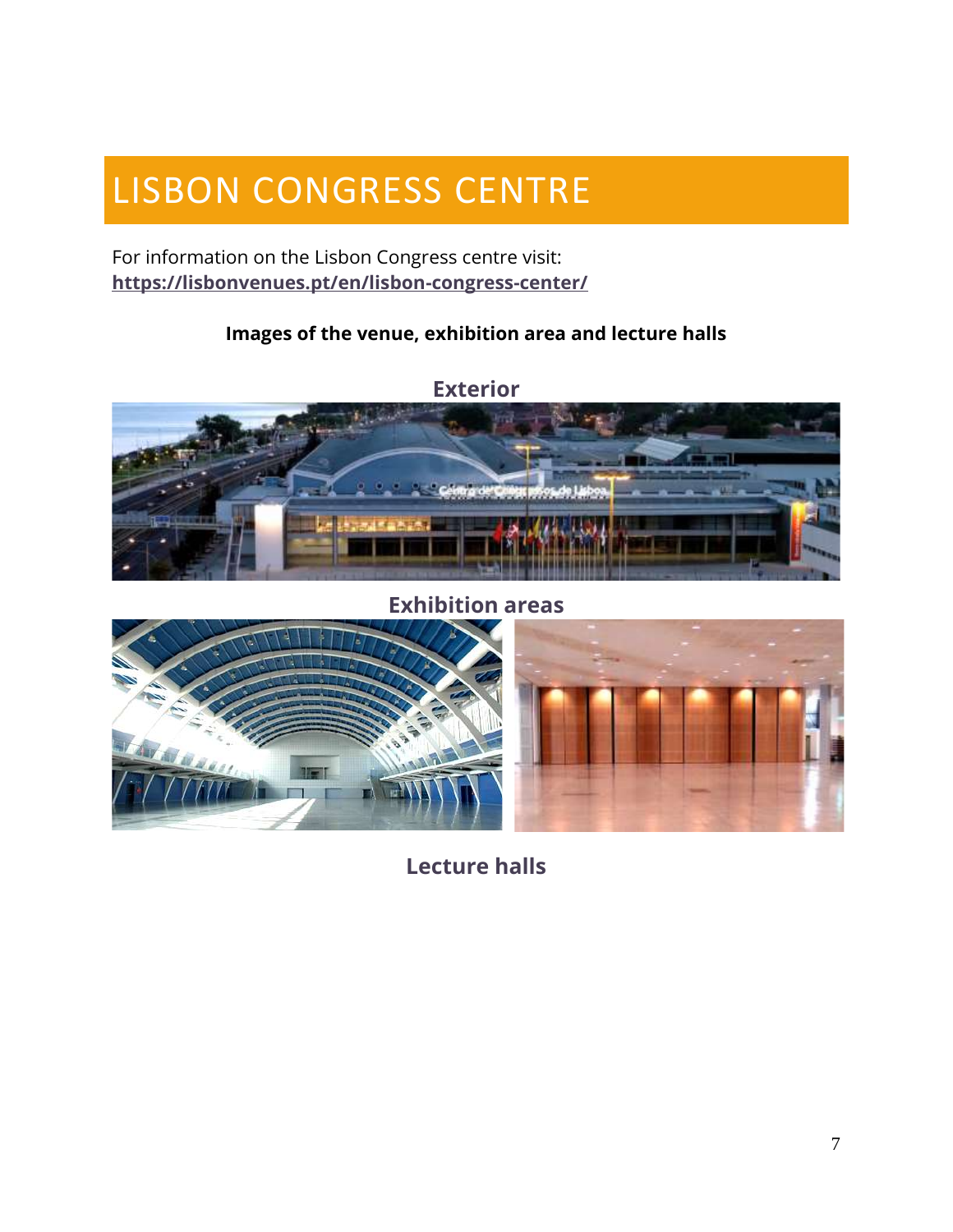



## SPONSOR PACKAGES

#### **ECNDT 2023 has different levels of sponsorship – Platinum, Gold, Silver and Bronze**

There may be multiple sponsors at each level except for Platinum level (exclusive sponsor)

Sponsors who apply early will have the following important benefits and advantages on exhibition booth location:

- Higher level sponsors will have priority in location of exhibition booths, following confirmation of application form and payment.
- Applications within the same sponsoring level will be ranked in the order of receipt from the earliest to latest and payment;
- Later applications will be handled subject to availability of exhibition floor space.

It is important that ECNDT2023 receives applications as soon as possible in order to include sponsors in the promotional activities to delegates.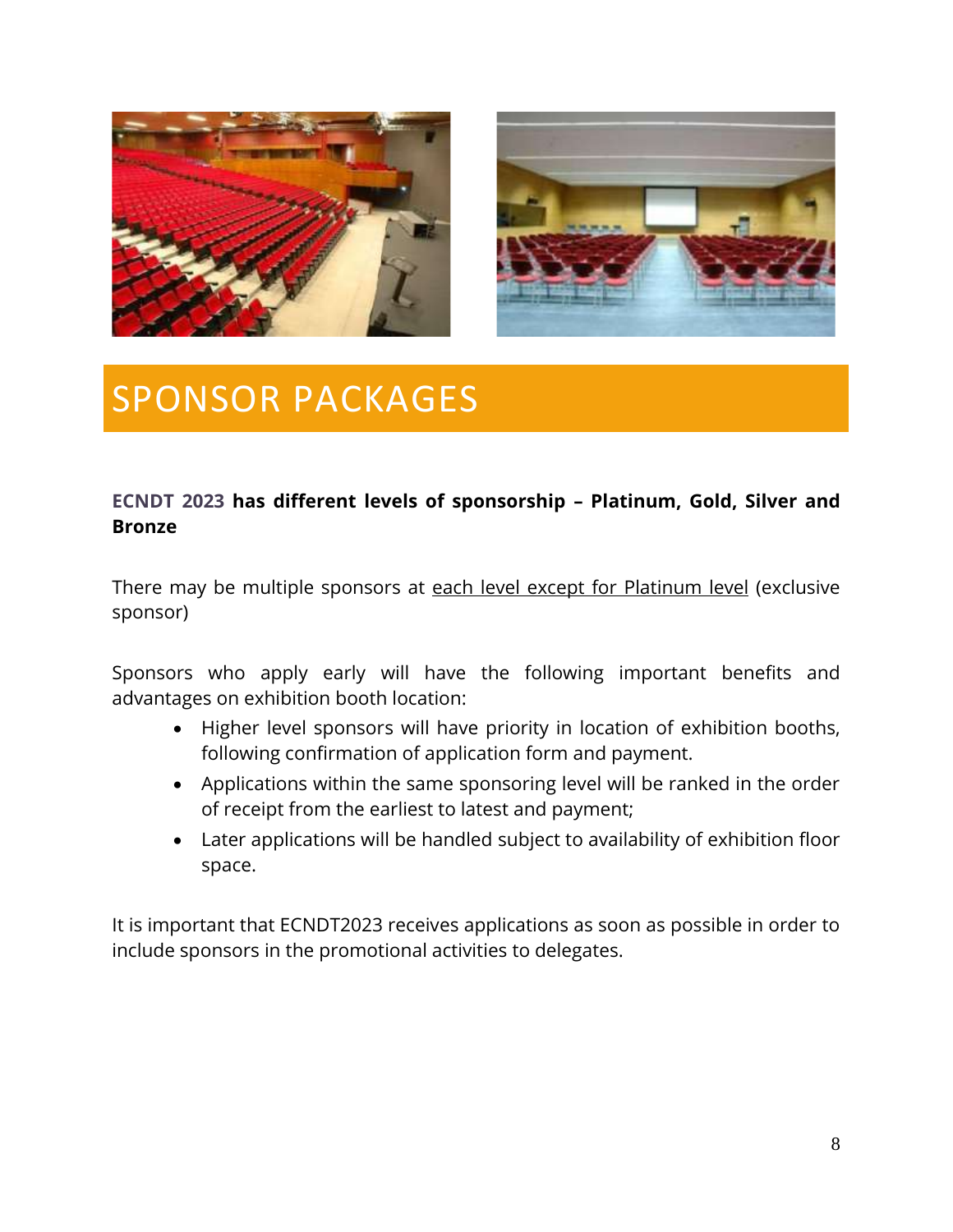## PLATINUM

## **€35 000**

## **BENEFITS**

#### Exclusive to one sponsor!

- Acknowledged as conference main sponsor.
- Meeting room for 3 days (max. 40 seats in theatre style).
- 50% discount on the exhibition space with priority choice of location.
- Company logo with link to company website on the conference website.
- Full page advertisement on the back cover  $(4<sup>th</sup> cover)$  in the final program.
- Listing of the sponsor's company name, logo and sponsorship in the final program.
- Bag insert one brochure (maximum 6 pages) per bag (subject to approval from the organizing committee). Production costs are not included.
- 4 Full Conference delegate registrations.
- 2 Exhibitor badges.
- 2 Gala Dinner tickets.

# GOLD

## **€25 000**

## **BENEFITS**

- 30% discount on the exhibition space. Second choice of location (if more than 1 gold sponsor priority given to the company when more than one gold sponsor 1st priority falls on first signed contract).
- Meeting room for 2 days (max. 30 seats in theatre style).
- Company logo with link to company website on the conference website.
- Full page advertisement in the Final program (artwork supplied by company).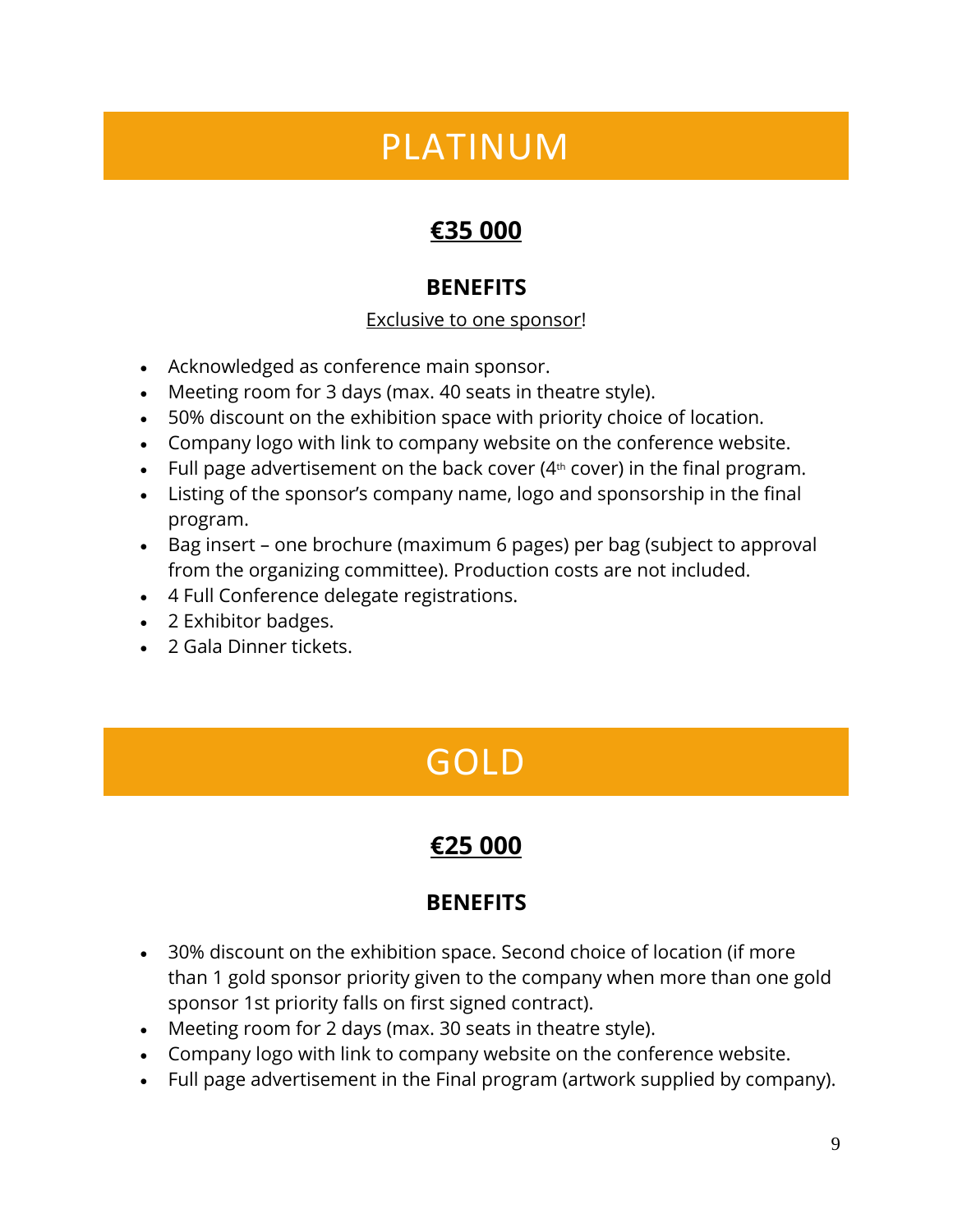- Listing of the sponsor's company name, logo and sponsorship in the final program.
- Bag insert one brochure (maximum 4 pages) per bag (subject to approval from the organizing committee). Production costs are not included.
- 3 Full Conference delegate registrations.
- 2 Exhibitor badges.
- 2 Gala Dinner tickets.

## SILVER

## **€15 000**

#### **BENEFITS**

- 20% discount on the exhibition space.
- Meeting room for 1 day (max. 20 seats theatre style).
- Company logo with link to company website on the conference website
- Half page advertisement in the Final program (artwork supplied by company).
- Listing of the sponsor's company name, logo and sponsorship in the final program.
- Bag insert one brochure (maximum 2 pages) per bag (subject to approval from the organizing committee). Production costs are not included.
- 2 Full Conference delegate registrations.
- 1 Exhibitor badge.
- 1 gala dinner ticket.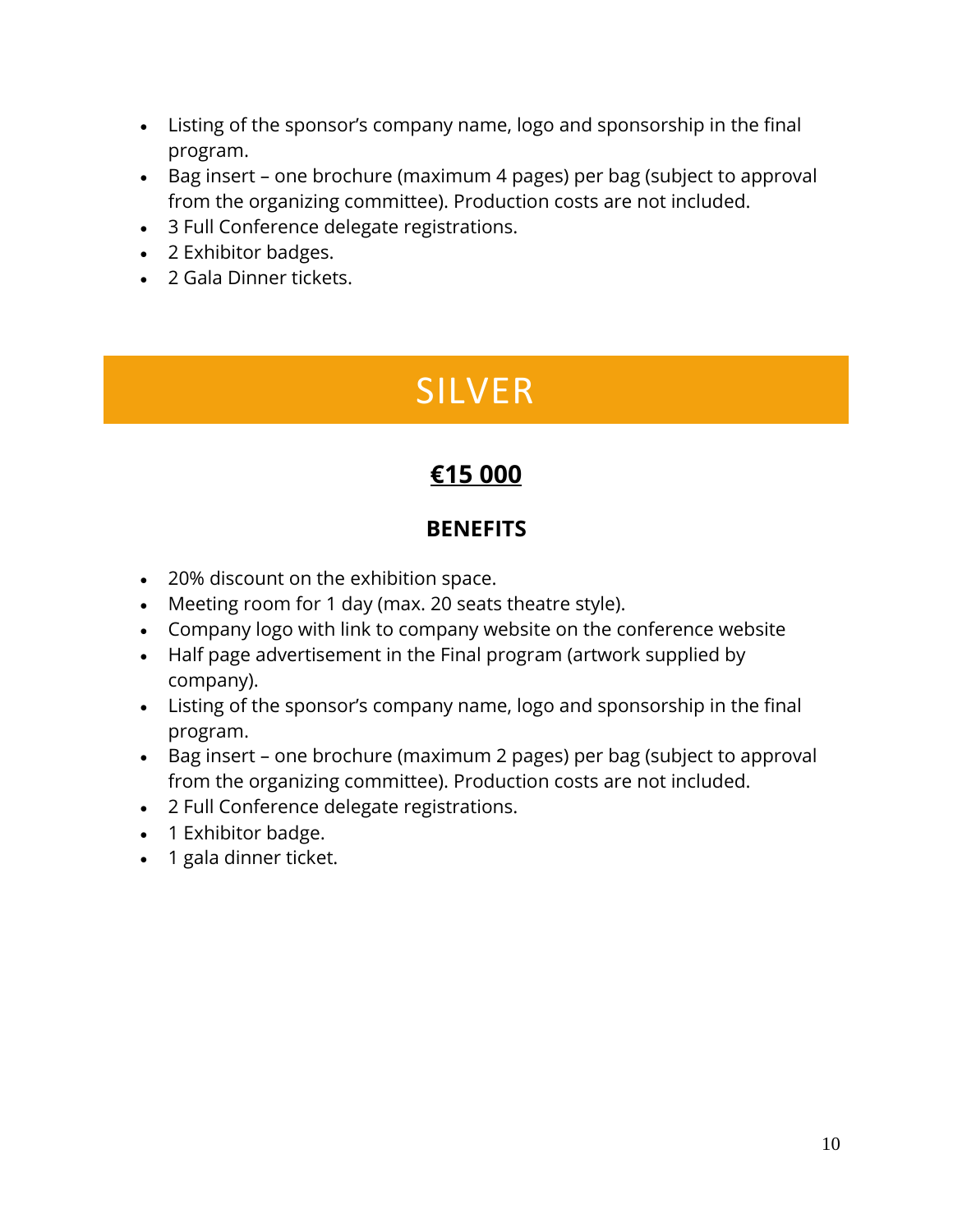## BRONZE

## **€5 000**

### **BENEFITS**

- 10% discount on the exhibition space.
- Company logo with link to company website on the conference website.
- Listing of the sponsor's company name, logo and sponsorship in the final Program.
- 1 full conference delegate registration.
- 1 Exhibitor badge.

\*All rates exclude local VAT (23%)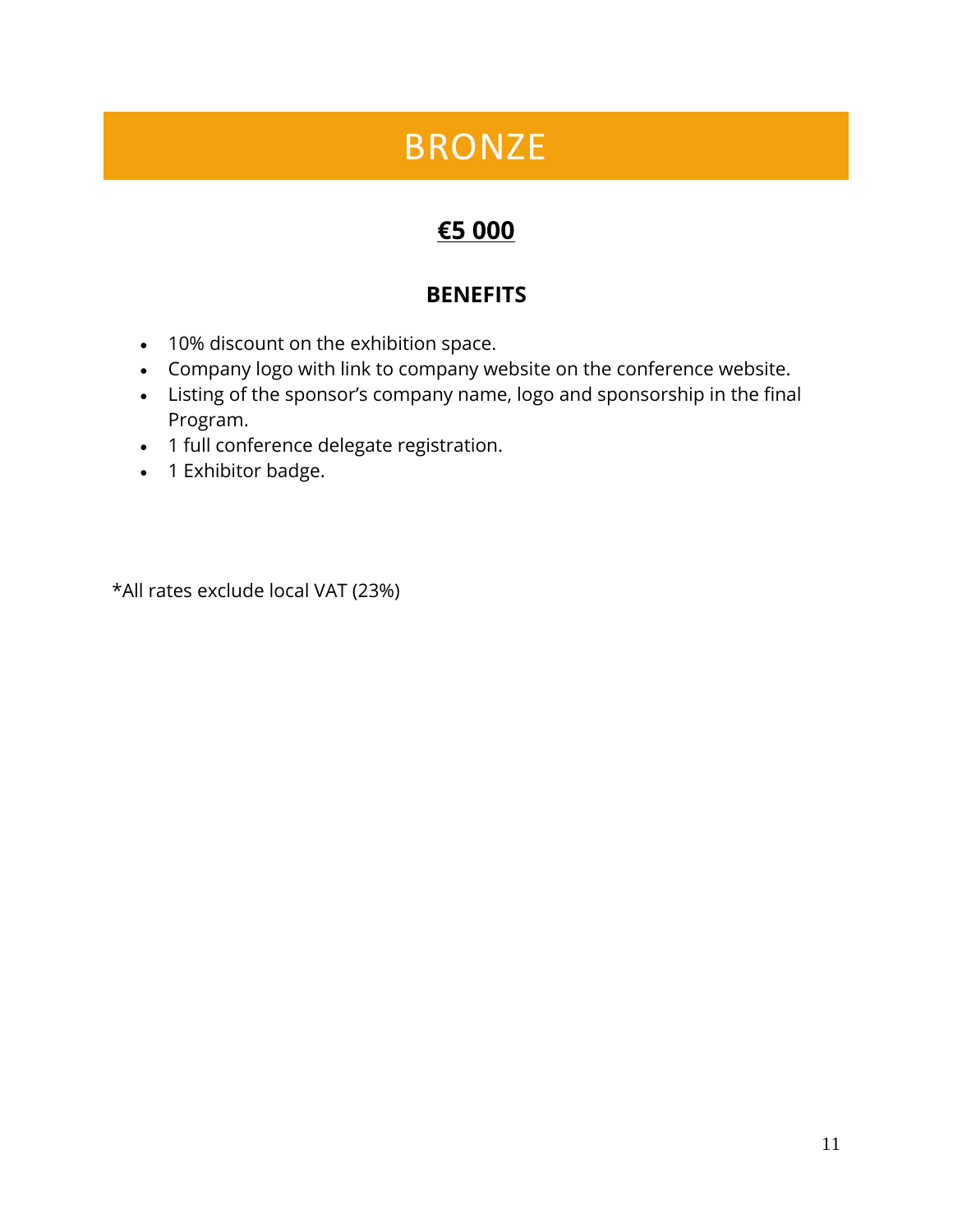## OTHER SPONSORSHIP OPPORTUNITIES

The sponsorship opportunities below will be available to sponsors and exhibitors for an additional fee, subject to availability. Where applicable, companies will bear production costs in addition to the sponsorship fee.

ECNDT2023 will be pleased to discuss alternative sponsor opportunities – please contact the Exhibition Team: **ecndt2023.expo@aimgroup.eu**

- **Badge Lanyards** (€ 10.000,00 production costs not included)
- **Conference Bags (**€ 12.000,00 production costs not included)
- **Lunch in Exhibition Area** (€ 8.500,00 logo printed in menus, per lunch)
- Logo in website  $(E 1.000,00$  with hyperlink to company's website)
- **Bag Insert** ( $\in$  3.000,00 max. 4 pages)
- **Advert in Final Programme:**
	- o 2nd cover (inside front cover) € 3.500,00
	- o 3rd cover (inside back cover)  $€ 5.000,00$
	- o Full Page € 2.500,00
	- o Half Page € 1.500,00
	- o Company Logo only € 600,00

\*All rates exclude local VAT (23%)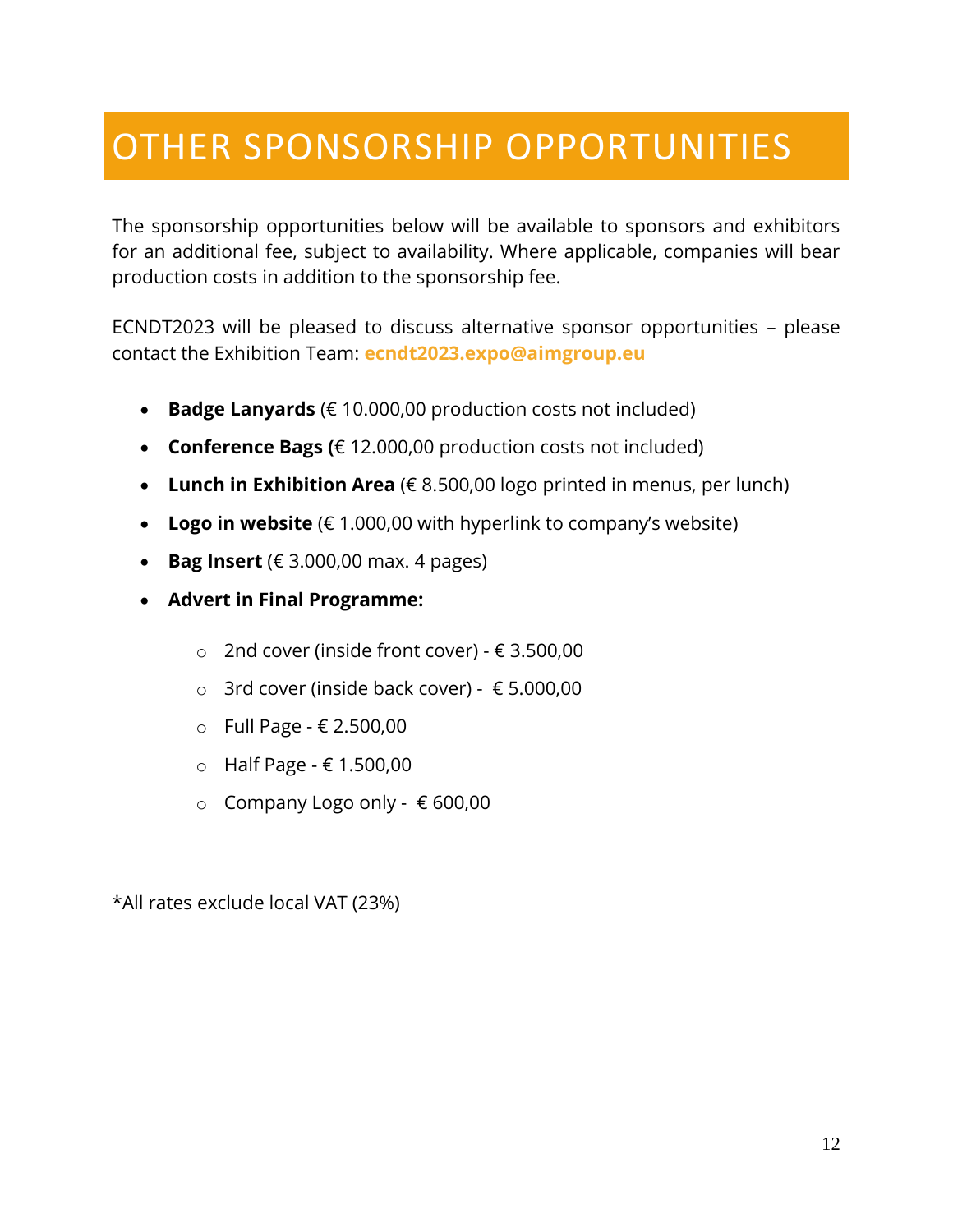# GENERAL INFORMATION

#### Access the **ECNDT2023.org** to apply!

**Applications for Sponsors and Exhibitors must be made Online using the SPONSORS & EXHIBITORS APPLICATION FORM available in the website at www.ecndt2023.org.**

Quick step online application procedure – all information is available at the ECNDT2023 website. For additional information or queries please contact the Exhibition Team [ecndt2023.expo@aimgroup.eu](mailto:ecndt2023.expo@aimgroup.eu)

#### **Simplified Online Application Procedure:**

Access the congress website Sponsors & Exhibitors menu

#### Choose your type of participation:

- o **I WANT TO BE A SPONSOR-EXHIBITOR OR EXHIBITOR ONLY**
- o **I WANT TO BE A SPONSOR ONLY**

#### Follow the instructions:

➢ **For Sponsors-Exhibitors & Exhibitors** – apply online for sponsorship and select your exhibition slot in one go:

Download and fill in the Sponsors & Exhibitors Application Form Apply online:

- $\triangleright$  mouse over the exhibition floorplan to see available stand slots
- $\triangleright$  select an available stand slot and click next
- $\triangleright$  fill in your company details and upload your application form
- $\triangleright$  submit your application
- $\triangleright$  retrieve your automatic submission email for future correspondence
- ➢ **For Sponsors Only** (no exhibition slot) apply online for your sponsorship:

Download and fill in the Sponsors & Exhibitors Application Form Apply online: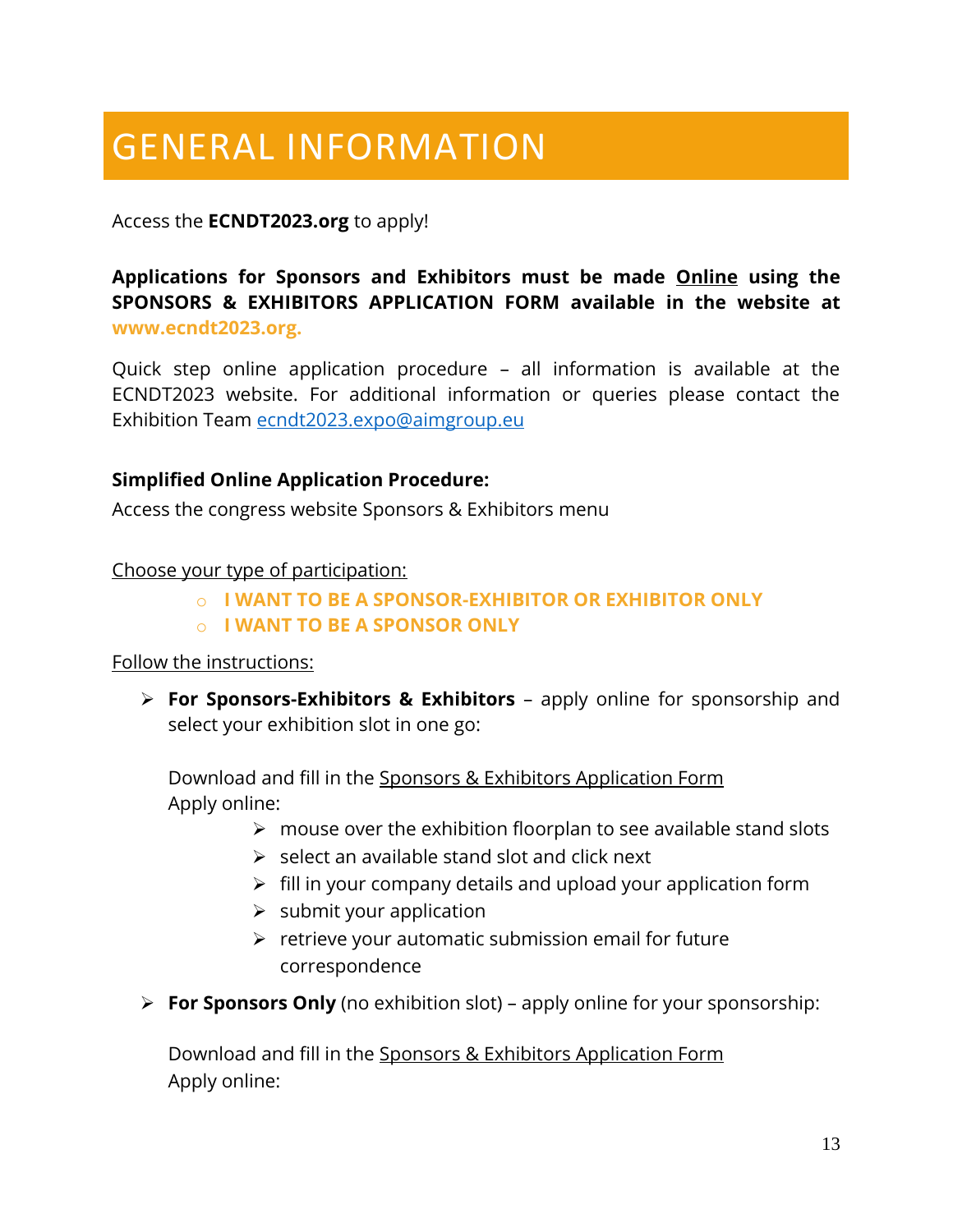- $\triangleright$  fill in your company details and upload your application form
- $\triangleright$  submit your application
- ➢ retrieve your automatic submission email for future correspondence

#### **Important Information:**

- The ECNDT2023 Exhibition Team will be in touch with you soon to finalise your submission request.
- Sponsorship and exhibition slots will be allocated on a first come first served basis (payment confirmation required)
- Platinum and Gold sponsors have priority on choice of location
- Limited spaces available
- For any additional information and/or queries please contact the Exhibition Team [ecndt2023.expo@aimgroup.eu](mailto:ecndt2023.expo@aimgroup.eu)

Once submitted your Application Form this agreement will remain in full force and effect in case of merger or acquisition of the contracting company.

Companies are not permitted to organize events in Lisbon during the period extending from 3 days before the official start of the conference (Friday 30th June 2022) until and including the last day of the week in which the conference is held (Sunday 9<sup>th</sup> July 2023). Unofficial sponsor sessions and other external meetings are not permitted.

#### **Payment Policy:**

All payments must be made in EUROS and added local VAT (23%) where applicable.

An invoice will be issued upon receipt of the completed Application Form with the following payment conditions:

40% - with confirmation 40% - by  $1^{st}$  June 2022 20% - by 31<sup>st</sup> January 2023

#### **Cancellation Policy:**

Cancellations and changes to your original booking must be made in writing to **ecndt2023.expo@aimgroup.eu**

#### **Cancellation Fees:**

**Until 31st January 2023 -** 50% refund (less €60,00 administrative fee)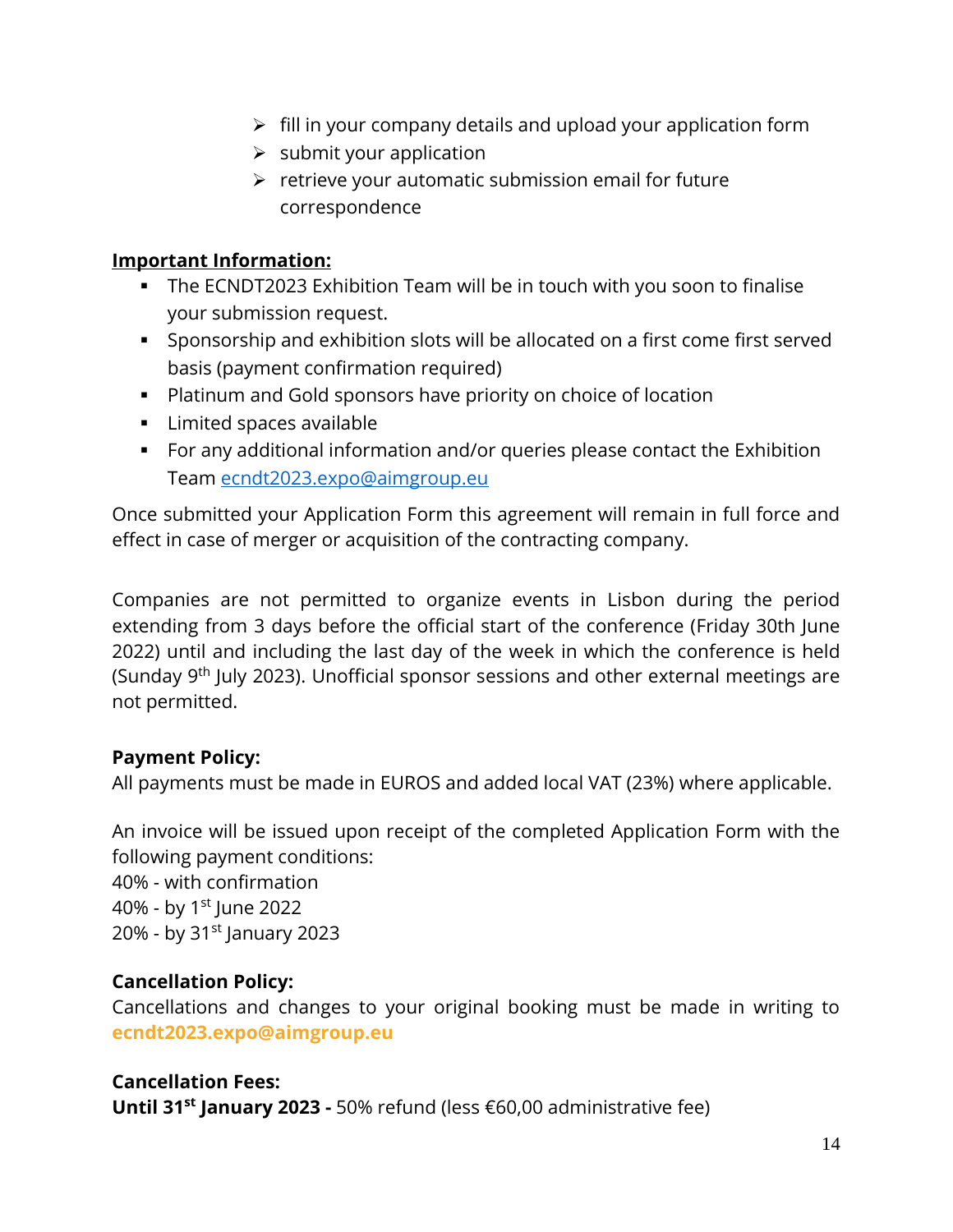**From 1st February 2023** – 100% of cancellation fee will be applied.

# EXHIBITION PACKAGES

#### **EXHIBITION SLOT – RAW SPACE**

| <b>Raw Space</b><br>with minimum 6 sqm<br>(3x2m) | <b>Regular Fee</b><br><b>Until 28th Feb. 2023</b> | <b>Late Fee</b><br><b>From 1st March 2023</b> |
|--------------------------------------------------|---------------------------------------------------|-----------------------------------------------|
| <b>SOM</b>                                       | € 480,00/ sqm                                     | € 600,00/ sqm                                 |

#### Exhibition Slot – Raw Space Package includes:

- 1 Exhibitor Badge
- Company listing in the final programme

Space **does not** include electrical connection, consumption or other materials.

#### **EXHIBITION SLOT – SHELL SCHEME**

| <b>Shell Scheme</b> | <b>Regular Fee</b><br><b>Until 28th Feb. 2023</b> | Late Fee<br><b>From 1st March 2023</b> |
|---------------------|---------------------------------------------------|----------------------------------------|
| $6$ sqm $(3x2m)$    | € 3.800,00                                        | €4.600,00                              |
| $9$ sqm $(3x3m)$    | € 5.700,00                                        | € 6.900,00                             |

Shell Scheme Package include:

- 1 Exhibitor Badge
- Company listing in the final programme

#### Structure:

- Aluminium frame construction, White walls panels.
- Flameproof Carpeting
- 2 spotlights
- 1 triple socket (Power is not included)
- 1 double sided fascia with company name (max 20 letters)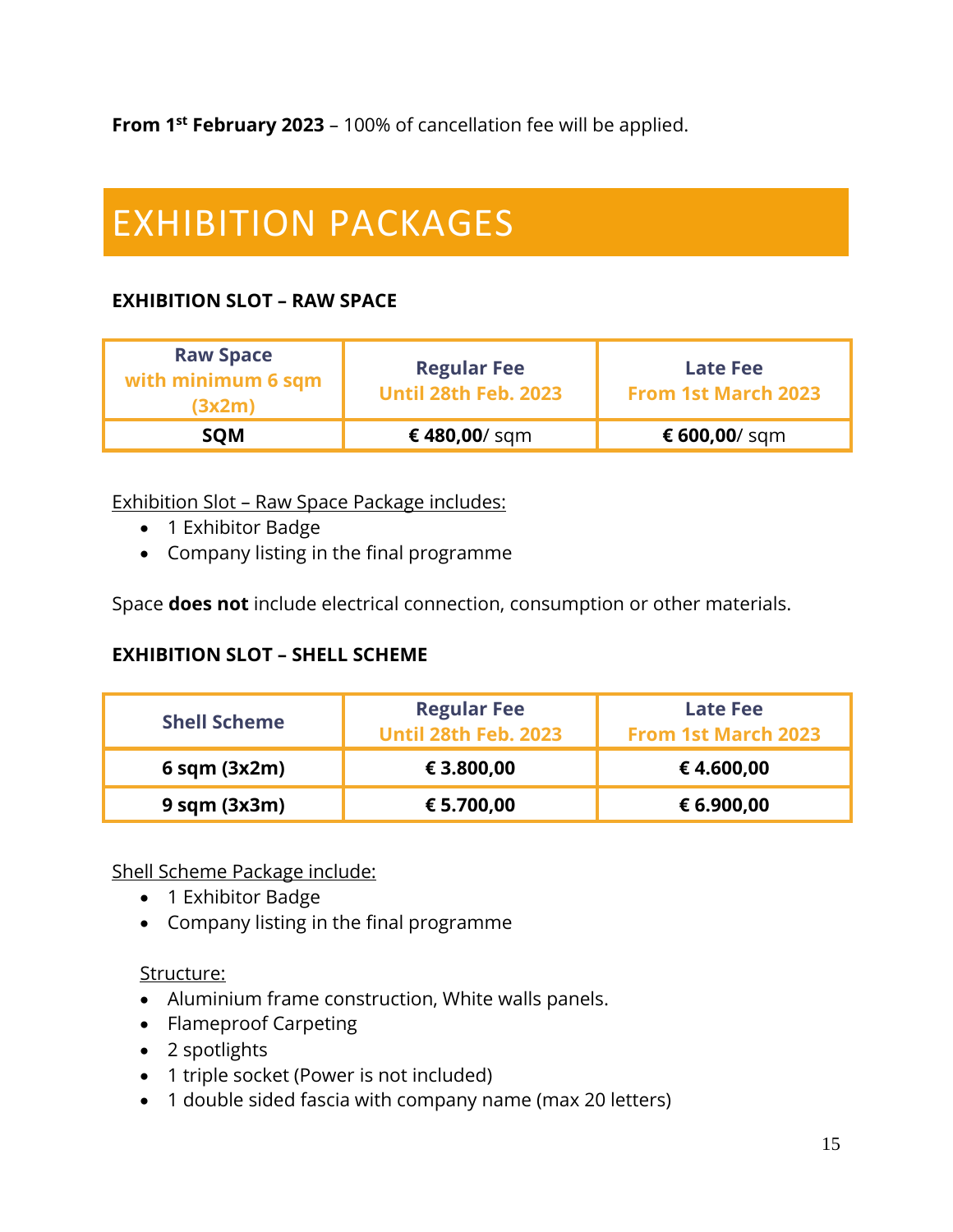- 1 round table & 2 chairs
- 1 waste bin

\*All rates exclude local VAT (23%)

## EXHIBITORS

**Interactive exhibition floorplan available at** [https://ecndt2023.org/sponsors](https://ecndt2023.org/sponsors-exhibitors/exhibition-hall-floorplan/)[exhibitors/exhibition-hall-floorplan/](https://ecndt2023.org/sponsors-exhibitors/exhibition-hall-floorplan/)

**All sponsorship and exhibition related requests and services must be made exclusively to the Organising Secretariat via Exhibition Manual available online from 1st June 2022.**

#### **Cancellation Policy:**

Cancellations and changes to your original booking must be made in writing to **ecndt2023.expo@aimgroup.eu**

#### **Cancellation Fees:**

**Until 31st January 2023 -** 50% refund (less €60,00 administrative fee) **From 1st February 2023** – 100% of cancellation fee will be applied.

#### **Payment Policy:**

All payments must be made in EUROS and added local VAT (23%) where applicable. An invoice will be issued upon receipt of the completed Application Form with the following payment conditions:

40% - with confirmation 40% - by  $1^{st}$  June 2022 20% - by 31<sup>st</sup> January 2023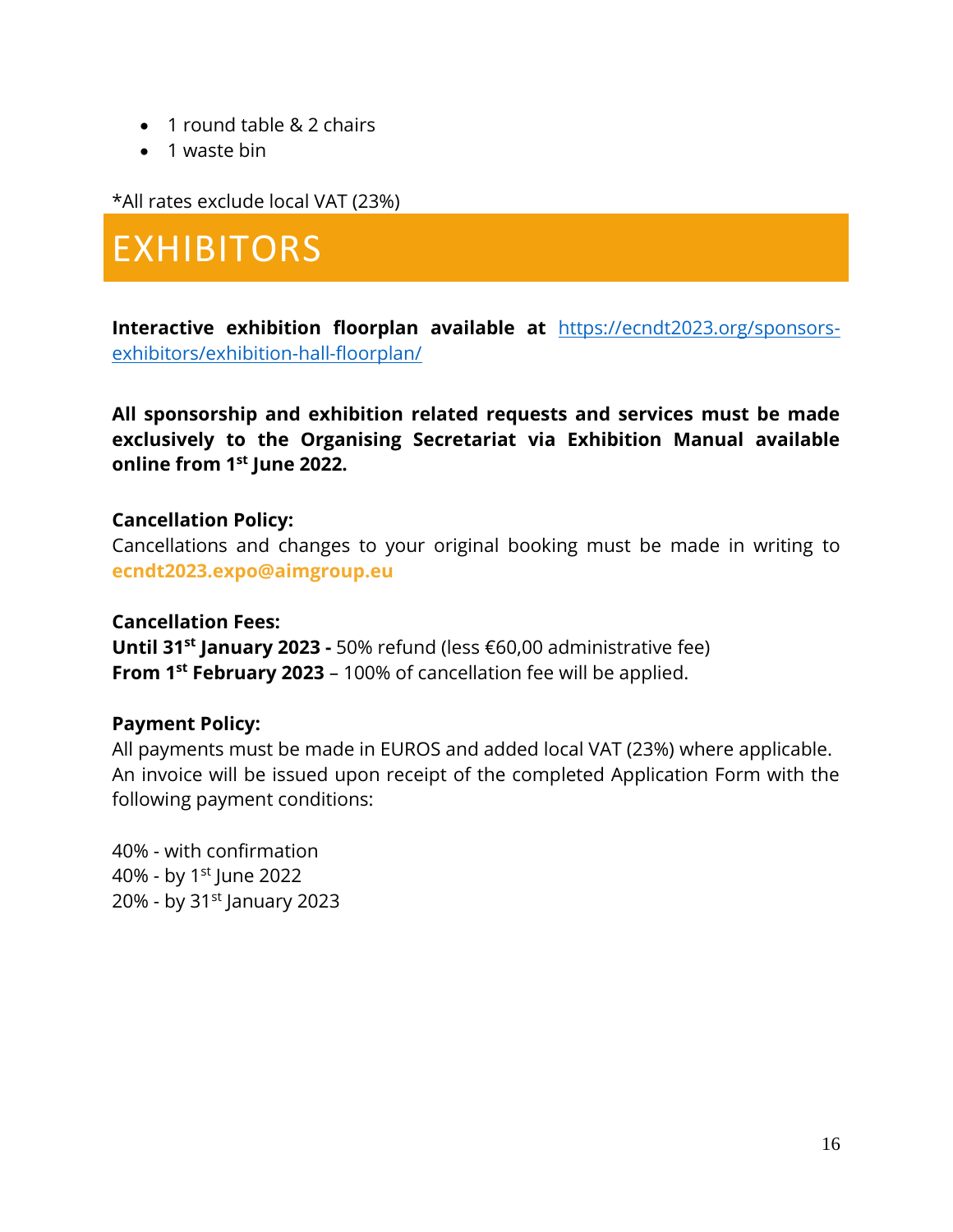# TERMS AND CONDITIONS FOR SPONSORS & EXHIBITORS

#### **1. Application for Sponsors and Exhibitors**

In order to be considered as a Sponsor and/or an Exhibitor, an online application form must be completed and signed by a legally competent individual, and uploaded on the ECNDT2023 website before any relevant deadlines. However, submitting your Application Form does not constitute a formal agreement that the Sponsor/Exhibitor will be accepted. Contractual Conditions are constituted only after ECNDT2023 has sent written confirmation of acceptance to the Sponsor/ Exhibitor. In case of acceptance, Sponsors/Exhibitors will be bound by the Terms and Conditions for Sponsors & Exhibitors.

ECNDT2023 reserves the right to refuse any application to sponsor/exhibit without giving cause. Exhibition space is allotted according to the terms and conditions as listed in the Information for Sponsors & Exhibitors. ECNDT2023 may exclude any company that violates the directives of the congress from the exhibition. Such companies are liable for the entire payment, and for all incidental expenses including any value added tax. All oral agreements, special permissions and special arrangements are valid only upon receipt of written confirmation.

#### **2. Obligations and Rights of the Exhibitor**

Exhibition booths may only be used for exhibiting and advertising the Exhibitor's own products, materials or services. Advertising materials may be distributed only within the confines of the booth. Any promotion outside the respective exhibition space is forbidden (such as distributing flyers etc.). The partial or complete subleasing or otherwise relinquishing of a booth to a third party, as well as private agreements for switching booths or floor space between two exhibitors is prohibited. ECNDT2023 reserves the right to enter any booth at any time. Booths need to be occupied during exhibition hours. The exhibition halls are to be used only during regular opening hours. It is strictly forbidden for companies, which are not exhibitors, to advertise in any way in the exhibition hall or in the entrances to the exhibition hall.

#### **3. Obligations and Rights of the ECNDT 2023**

ECNDT2023 reserves the right to revise the time and location of the exhibition or to shorten the duration of the exhibition. Any change regarding the time and duration of the exhibition does not entitle the sponsor/exhibitor to cancel the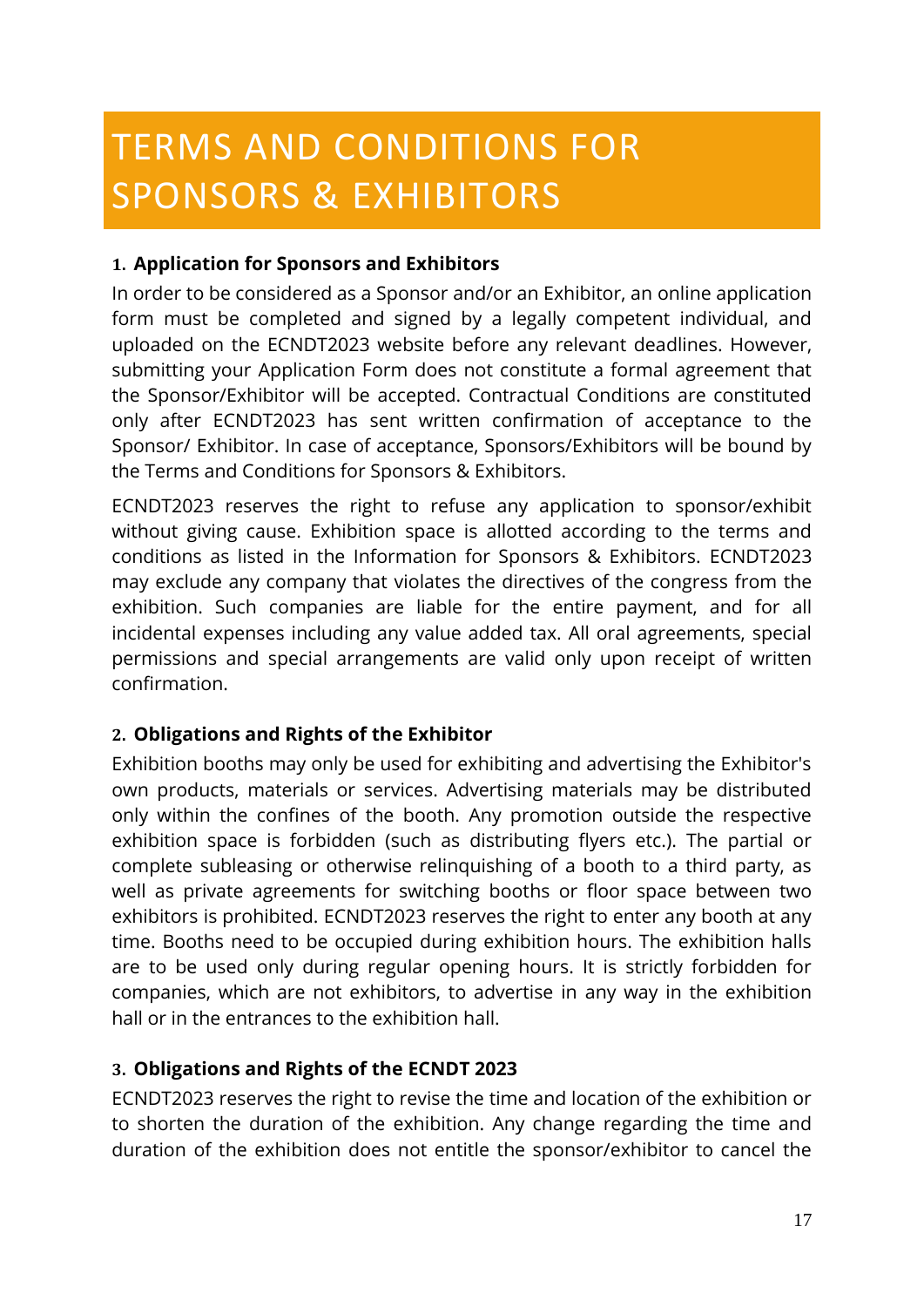contract nor to request a fee reduction or to put forward a claim for damages incurred by these changes.

#### **4. Liability Insurance**

The Organiser provides third party insurance at the Congress site. Equipment and all related display materials installed by Exhibitors are not insured by ECNDT2023 or Congress Centre and they will under no circumstances be liable for any loss, damage or destruction caused to equipment, goods or property belonging to exhibitors. The Exhibitor agrees to be responsible for their property and personnel, and for the property and personnel of any third party who may visit their space to be covered by full and comprehensive insurance, The COC is not liable for any injuries to the personnel of sponsors/exhibitors attending the meeting.

#### **5. Set-up of exhibition booths**

To ensure the smooth running of the congress, Sponsors/Exhibitors must obey all directives and instructions of ECNDT2023 and congress venue staff regarding the use of booths, their decoration, the use of self-designed and self-constructed booths, and the fitting and furnishings of the booths. Before setting up their booths *I* displays / installations, Exhibitors must first contact ECNDT2023 (**ecndt2023.expo@aimgroup.eu**), and reconfirm placement of the booth as well as inform themselves of any special regulations relating to their booth. For any variation from this norm, specific permission must be obtained in advance from the Professional Congress Organiser (**ecndt2023.expo@aimgroup.eu**). Written permission also needs to be obtained for any changes in the size or structure of the floor space, or for any changes to any additional rented objects/facilities.

Booths must be set up and completed during the timeframe designated. An Exhibitor or advertising company contracted by the Exhibitor who wishes to set up a booth or exhibit of their own design and construction must first submit sketches and plans with a statement of colour schemes of such a booth or exhibit to ECNDT2023. ECNDT2023 reserves the right to demand changes in such booths or exhibits should safety regulations, technical requirements, or the responsibility of preserving or obtaining the best possible overall image for the exhibition, as judged by ECNDT2023 and congress venue, so require. The side and back walls of all stands should be finished on the outside as well as the inside. Exhibitors must avoid obstructing the view of or access to neighbouring booths. Special care must be taken to avoid the use of lights or spotlights that may annoy visitors or neighbouring booths. Should an Exhibitor not follow the directives of ECNDT2023 or not carry out such directives within a reasonable time, the PCO reserves the right to take the necessary steps at the cost of the Exhibitor. ECNDT2023 reserves the right to close or obstruct unused entrances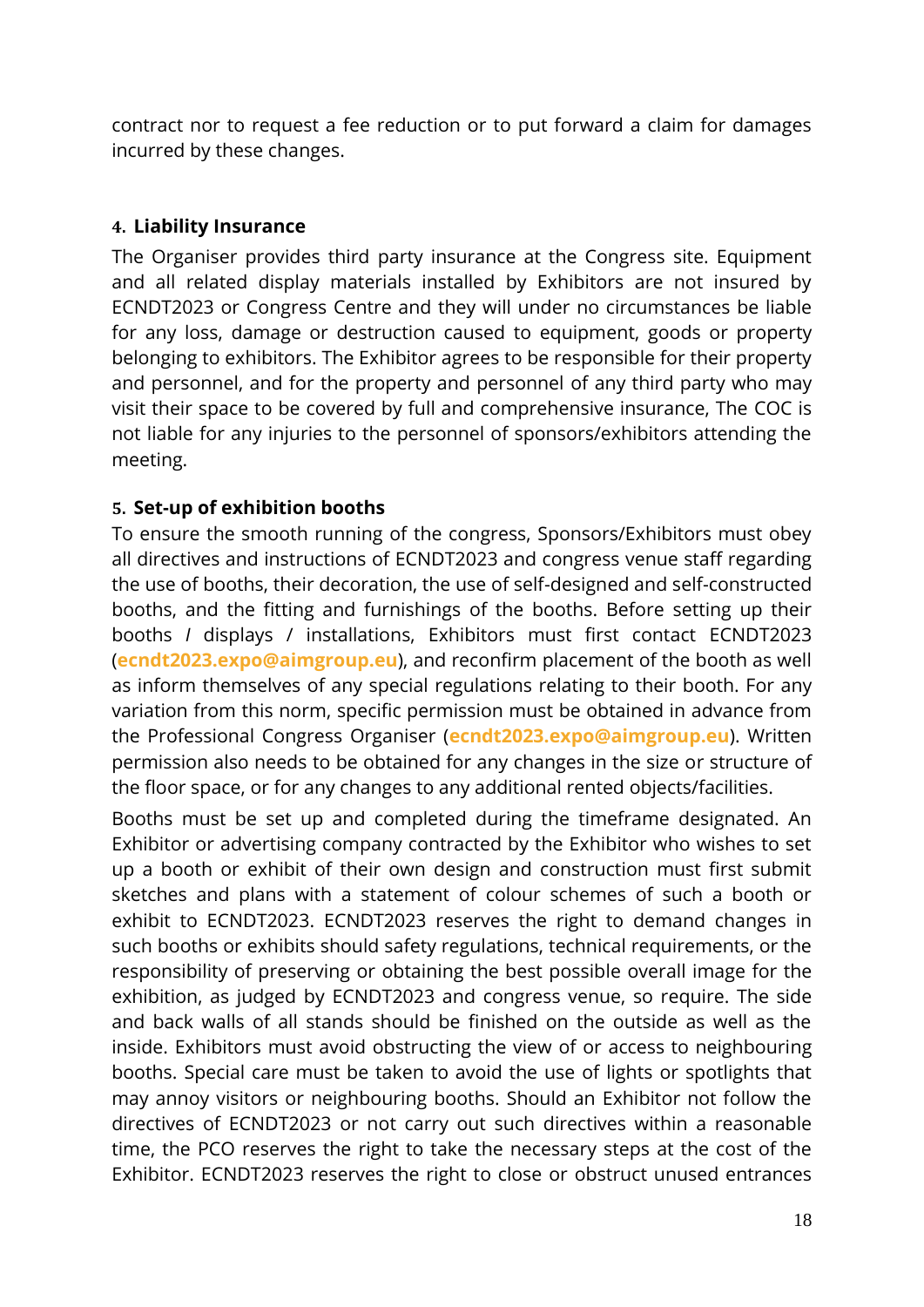or exits to the exhibition rooms and the right to direct the Exhibitor to another space in the exhibition hall if necessary, even if this directive conflicts with previous written agreements. ECNDT2023 also reserves the right to rent floor space of a booth not finished on time to another applicant. In such a case, the Exhibitor is responsible for all costs arising from the cancellation.

#### **6. Maintenance of booths and exhibition area**

Sponsors/Exhibitors are responsible for the proper care of the floors, walls, staircases and storage rooms as well as the hired booths and furnishings. Hired booths and furnishings must be returned in an acceptable condition and in an orderly way. To avoid scratches and furrows on floors as the result of sliding heavy packing cases, exhibitors are required to use protective coverings. Exhibitors and their shipping agents, on specific orders from the exhibitor, must take special care when transporting heavy packing cases and heavy loads. Exhibitors who wish to display extra heavy exhibits demanding special supports or foundations must request prior permission specifically in this matter from ECNDT2023. It is not permitted to drive nails or hooks into the walls of the exhibition hall, to install electric wiring or to cut or drill holes in the walls of the rented booths. Empty containers and packing materials must be disposed of at the Exhibitor's expense before the start of the exhibition; cleaning the booth is the Exhibitor's responsibility.

No part of an exhibition booth may be suspended from the ceiling. No part of an exhibit or of the booth's structure may protrude beyond the allotted area on any side. No signboards may protrude beyond the booth's walls. Decorating materials and wallpaper used by the exhibitor must be fireproof. Prior to use, written proof of this fact must be presented to ECNDT2023 (**ecndt2023.expo@aimgroup.eu**). Police regulations, fire regulations and other official regulations must be observed at all times, including during the construction and dismantling of the exhibits.

#### **7. Electrical installations/power consumption**

Electrical installations within the booth are at the Exhibitor's expense; however, such installations may only be carried out by an electrician appointed by the congress venue. ECNDT2023 not responsible for any loss or damage, which may occur from interruptions or defects in the electric power supply.

#### **8. Dismantling of booths**

The Exhibitor must dismantle the booth within the allotted time and return hired furnishings on time. Upon leaving, the Exhibitor must clear the booth area and clean the floor. Stored materials, empty containers and packing materials must be disposed of. Items for which the Exhibitor has made no arrangements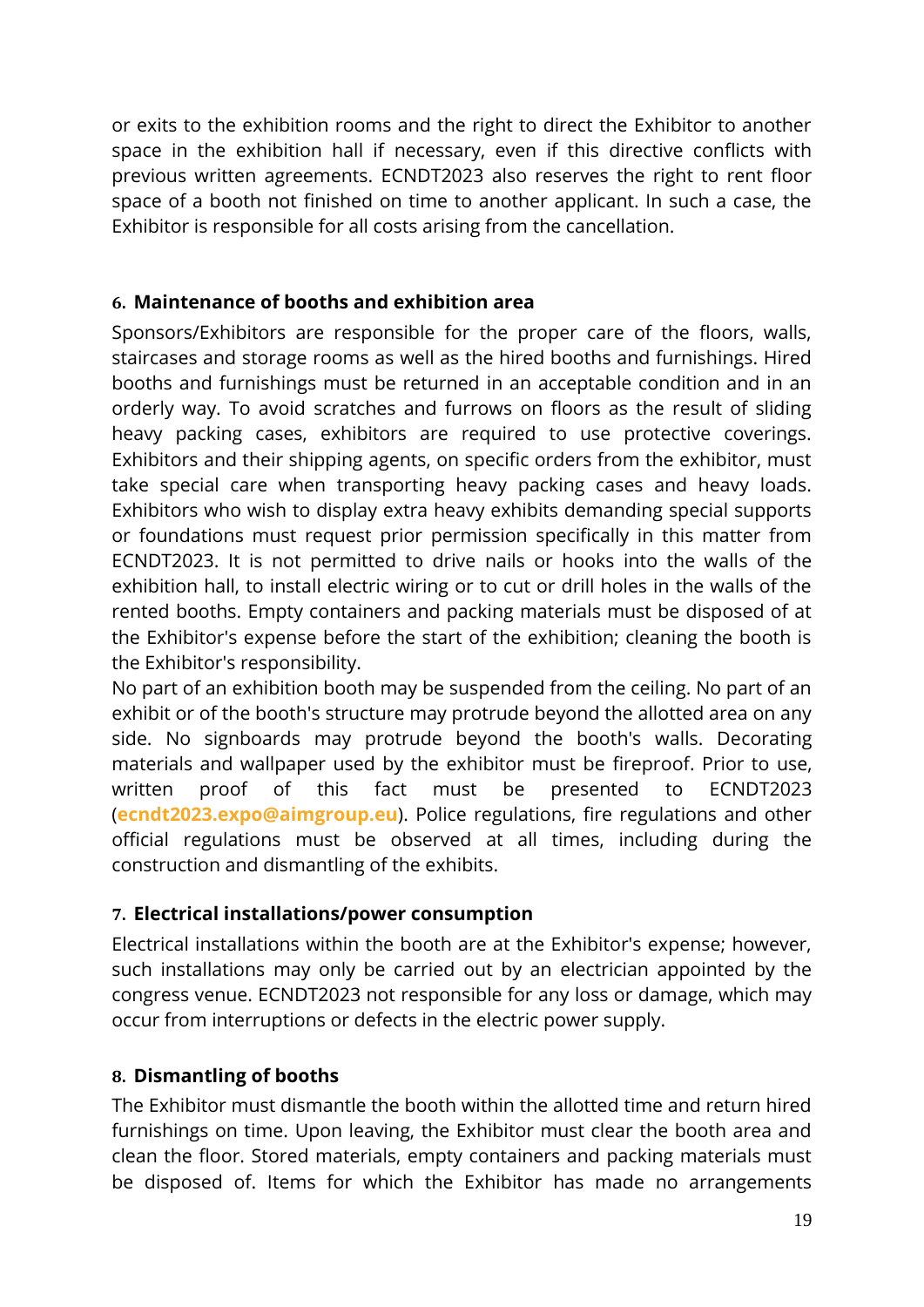regarding removal and storage at his/her cost and which are left behind become the property of the PCO, and no reimbursement will be made for such items, ECNDT2023 can demand that Exhibitors restore the exhibition area to the original condition at the Exhibitor's expense. If the Exhibitor does not dismantle and clear away their exhibit in a timely manner, these items will be removed by ECNDT2023 at the Exhibitor's cost. The Exhibitor is liable for the actual cost incurred by ECNDT2023 for such removals of abandoned exhibits. Rented items, which were originally accepted as satisfactory for rental by the exhibitor, are to be returned undamaged and in a satisfactory condition. All rented items are considered to be in satisfactory condition unless a written notation signed by ECNDT2023 is made at the time of rental. Exhibitors must bear the costs of repairs to damaged exhibition areas and of repairs of or necessary cleaning of rented items.

#### **9. Payments - breach of contract**

Please refer to the terms of payment, reduction and cancellation policy and corresponding deadlines as given in the Information to Sponsors & Exhibitors. The contract shall remain in full force and effect in case of merger or acquisition of the contracting company. The dimensions of floor space, booth measurements and rented items given are approximate. ECNDT2023 reserves the right to change these dimensions in order to most efficiently use the available exhibition area and to adjust the booths to the blueprints of the exhibition halls. Prices charged are however based on the actual dimensions; if more floor space is later allotted and actually used than was originally ordered, the additional fee for it is to be paid immediately. Special requests regarding placement of the booths will be considered. However, such requests do not constitute a condition of registration on the part of the Exhibitor. Furthermore, ECNDT2023 reserves the right to reduce the amount of floor space initially requested. Failure to comply with local authorities and international regulations may not be used as a ground to declare the contract void. Failure to comply with the Rules and Regulations will not expose the ECNDT2023 or AIM Group International to any suits or demands by the Exhibitor and/or any third party. Exhibitors must bear the cost of any special installations.

In case of delayed payment, ten per cent (10%) interest per annum is charged. If a company wishes to renounce all claims to taking part in an exhibition after having contracted to do so, the company is nevertheless liable for the rental sum and for incidental expenses. In case of cancellation of the exhibition, the ECNDT2023 will return the part payments received less the sum equivalent to the costs that have arisen for the ECNDT2023 up to the time of cancellation; the registration fee will not be returned.

#### **10. Place of Litigation**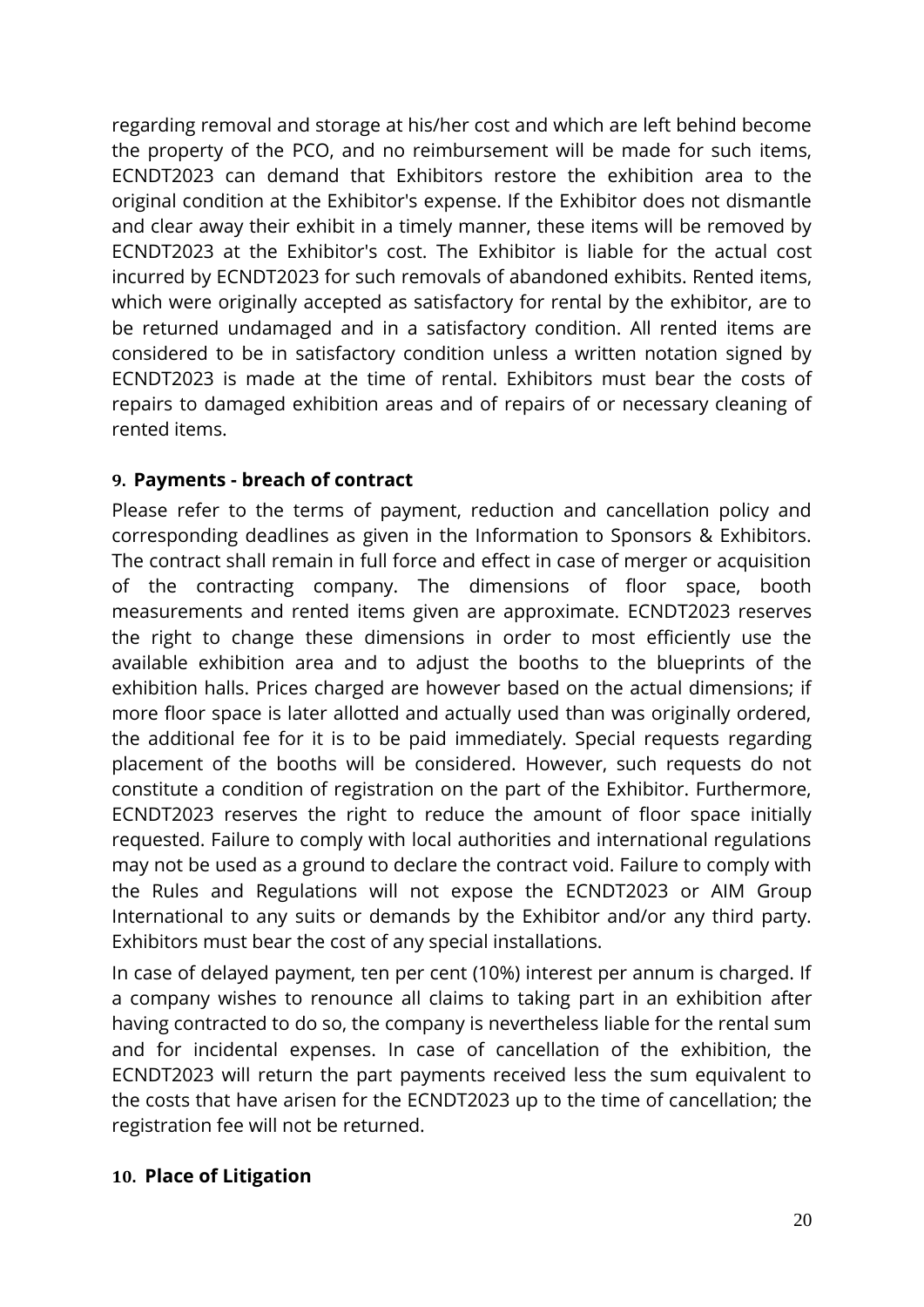In all cases of litigation, it is agreed to by the Exhibitor that the competency of the duly authorised court is Lisbon, Portugal. Electively, ECNDT2023 may choose to appeal to the competent court in whose jurisdiction the exhibitor falls or the country where the Societies are registered.